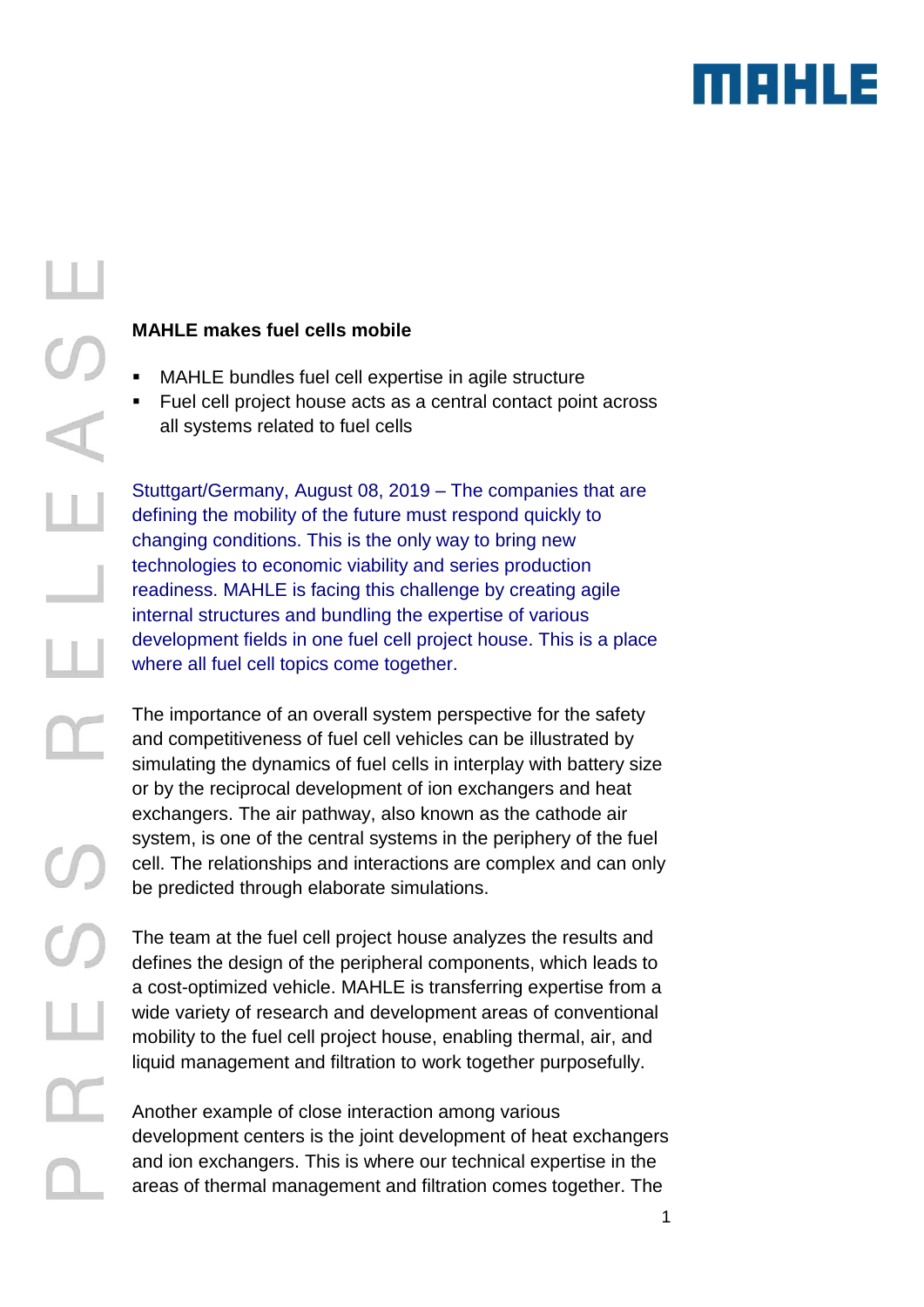

coolant used to cool fuel cell stacks must be deionized so that it loses its electrical conductivity. If it were conductive, then not only could explosive gas form, but undesired and dangerous currents could be discharged. The deionized cooling medium flows through the bipolar plates of the fuel cell to cool it. The deionized cooling medium is highly reactive, however, and corrodes components that come into contact with it, so this must be avoided. For this reason, MAHLE passivates the heat exchanger and makes it resistant to leaching ions. This produces a durable cooling system and reduces the load on the ion exchanger, ensuring high-voltage safety under all conditions.

The exhaust air pathway in the fuel cell vehicle also requires extensive expertise. An intelligent system for water disposal ensures that water disposal occurs only at high speeds. This prevents water from freezing in awkward locations, such as in parking garages or inner cities. The water that is discharged at high speeds is atomized. This functional integration is typical of the development of engine components as an overall system at MAHLE, combining expertise from the areas of engine peripherals, flow simulation, and filtration.

### **About MAHLE**

MAHLE is a leading international development partner and supplier to the automotive industry as well as a pioneer for the mobility of the future. The MAHLE Group is committed to making transportation more efficient, more environmentally friendly, and more comfortable by continuously optimizing the combustion engine, driving forward the use of alternative fuels, and laying the foundation for the worldwide introduction of e-mobility. The group's product portfolio addresses all the crucial issues relating to the powertrain and air conditioning technology—both for drives with combustion engines and for e-mobility. MAHLE products are fitted in at least every second vehicle worldwide. Components and